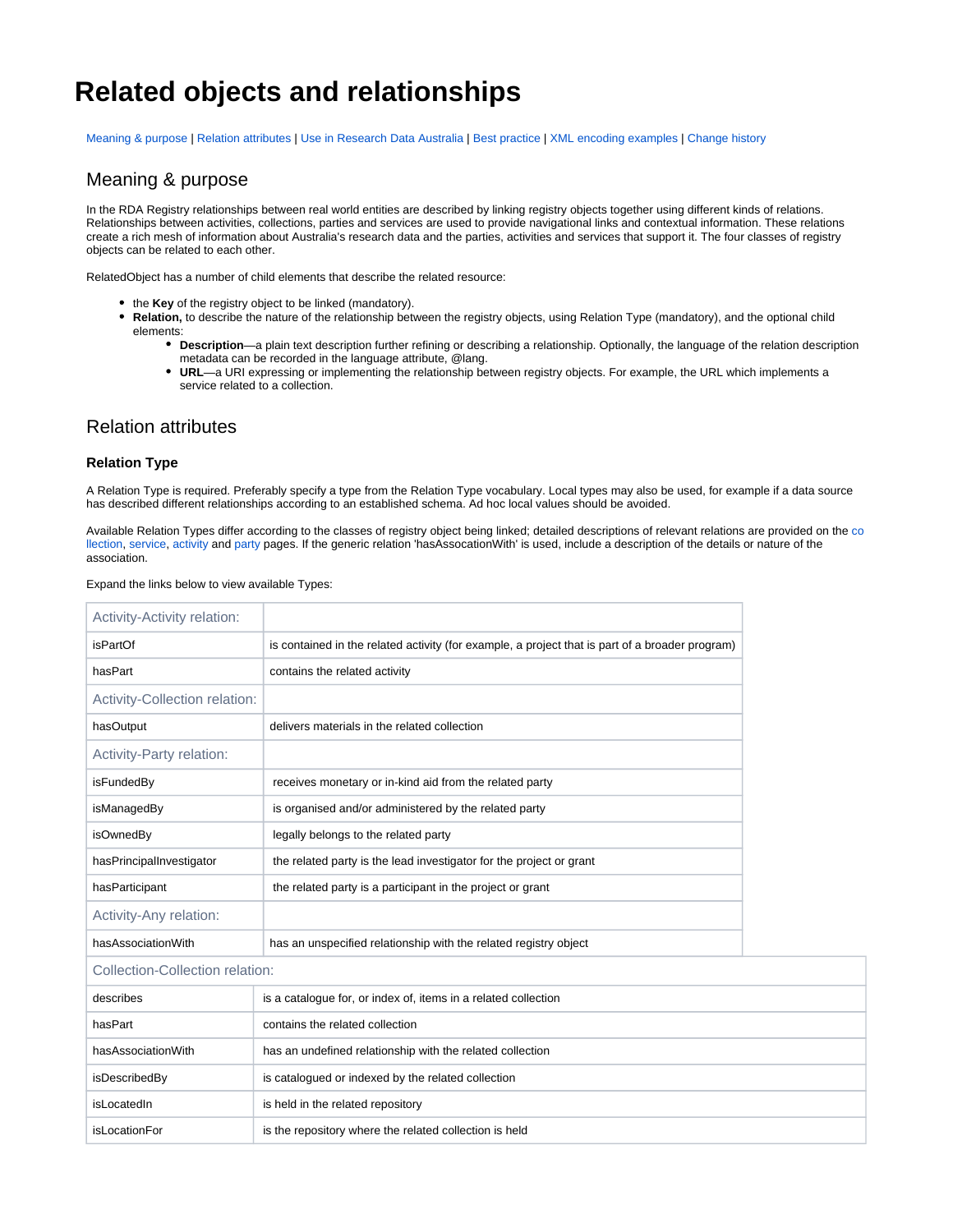| <i>isPartOf</i>                         | is contained within the related collection                                                                                       |  |  |
|-----------------------------------------|----------------------------------------------------------------------------------------------------------------------------------|--|--|
| isDerivedFrom                           | collection is derived from the related collection e.g. through analysis                                                          |  |  |
| hasDerivedCollection                    | the related collection is derived from the collection e.g. through analysis                                                      |  |  |
| hasVersion                              | versioned by the related collection                                                                                              |  |  |
| isVersionOf                             | is a version of the related collection                                                                                           |  |  |
| Collection-Party relation:              |                                                                                                                                  |  |  |
| hasCollector                            | has been collected, generated, created or aggregated by the related party                                                        |  |  |
| isManagedBy                             | is maintained and made accessible by the related party (includes custodian role)                                                 |  |  |
| isOwnedBy                               | legally belongs to the related party                                                                                             |  |  |
| hasPrincipalInvestigator                | is researched by the related party                                                                                               |  |  |
| isEnrichedBy                            | (parties only) additional value provided to a collection by a party                                                              |  |  |
| <b>Collection-Activity</b><br>relation: |                                                                                                                                  |  |  |
| isOutputOf                              | is a product of the related activity                                                                                             |  |  |
|                                         | <b>Collection-Service relation:</b>                                                                                              |  |  |
| supports                                | can be contributed to, accessed or used through the related service (in technical terms, the collection supports the<br>service) |  |  |
| isAvailableThrough                      | (services only) Discovery Services (Harvest, Search, Syndicate)                                                                  |  |  |
| isProducedBy                            | (services only) Creation Services (Create, Generate, Assemble, Transform output)                                                 |  |  |
| isPresentedBy                           | (services only) Creation Services (Report)                                                                                       |  |  |
| isOperatedOnBy                          | (services only) Creation Services (Transform input)                                                                              |  |  |
| hasValueAddedBy                         | (services only) Metadata Services (Annotate, Classify)                                                                           |  |  |
| Collection-Any relation:                |                                                                                                                                  |  |  |
| hasAssociationWith                      | has an unspecified relationship with the related registry object                                                                 |  |  |
| Party-Party relation:                   |                                                                                                                                  |  |  |
| describes                               | is a catalogue for, or index of, items in a related collection                                                                   |  |  |
| hasPart                                 | contains the related collection                                                                                                  |  |  |
| hasAssociationWith                      | has an undefined relationship with the related collection                                                                        |  |  |
| isDescribedBy                           | is catalogued or indexed by the related collection                                                                               |  |  |
| isLocatedIn                             | is held in the related repository                                                                                                |  |  |
| <b>isLocationFor</b>                    | is the repository where the related collection is held                                                                           |  |  |
| Party-Collection relation:              |                                                                                                                                  |  |  |
| enriches                                | provides additional value to a collection                                                                                        |  |  |
| isCollectorOf                           | has collected, generated, created or aggregated the related collection                                                           |  |  |
| isManagerOf                             | administers the related collection                                                                                               |  |  |
| isPrincipalInvestigatorOf               | is researched by the related party                                                                                               |  |  |
| Party-Activity relation:                |                                                                                                                                  |  |  |
| isParticipantIn                         | is enrolled in the related activity                                                                                              |  |  |
| isFundedBy                              | receives monetary or in-kind aid from the related party or program                                                               |  |  |
| isFunderOf                              | provides monetary or in-kind aid to the related party or activity                                                                |  |  |
|                                         |                                                                                                                                  |  |  |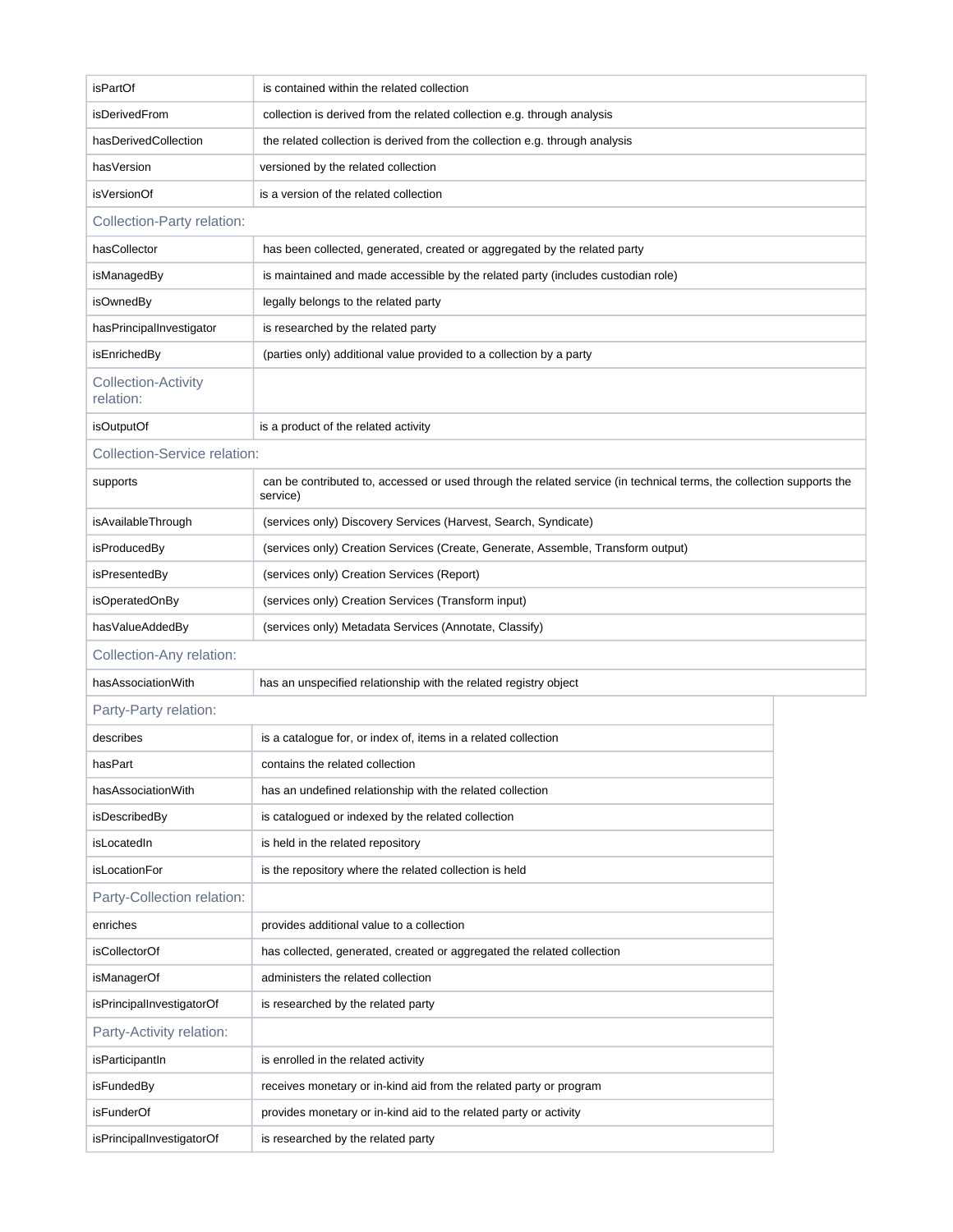| Party-Any relation:                                                       |                                                                                                                                                  |  |
|---------------------------------------------------------------------------|--------------------------------------------------------------------------------------------------------------------------------------------------|--|
| hasAssociationWith                                                        | has an unspecified relationship with the related registry object                                                                                 |  |
| isManagedBy<br>is overseen by the related party (includes custodian role) |                                                                                                                                                  |  |
| isManagerOf                                                               | oversees the related party or service or administers the related collection (includes custodian role)                                            |  |
| <i>isOwnedBy</i>                                                          | legally belongs to the related party                                                                                                             |  |
| <b>isOwnerOf</b>                                                          | legally possesses the related activity, collection, service or party (group only)                                                                |  |
| Service-Service<br>relation:                                              |                                                                                                                                                  |  |
| hasPart                                                                   | contains the related service                                                                                                                     |  |
| <i>isPartOf</i>                                                           | is contained within the related service                                                                                                          |  |
| Service-Collection<br>relation:                                           |                                                                                                                                                  |  |
|                                                                           |                                                                                                                                                  |  |
| isSupportedBy                                                             | enables contribution and access to and use of the related collection (all services) (in technical terms, the collection<br>supports the service) |  |
| makesAvailable                                                            | Discovery Services (Harvest, Search, Syndicate)                                                                                                  |  |
| produces                                                                  | Creation Services (Create, Generate, Assemble, Transform output)                                                                                 |  |
| presents                                                                  | Creation Services (Report)                                                                                                                       |  |
| operatesOn                                                                | Creation Services (Transform input)                                                                                                              |  |
| addsValueTo                                                               | Metadata Services (Annotate, Classify)                                                                                                           |  |
| Service-Party relation:                                                   |                                                                                                                                                  |  |
| isManagedBy                                                               | is overseen by the related party (includes custodian role)                                                                                       |  |
| isOwnedBy                                                                 | legally belongs to the related party                                                                                                             |  |
| Service-Any relation:                                                     |                                                                                                                                                  |  |
| hasAssociationWith                                                        | has an unspecified relationship with the related registry object                                                                                 |  |

## <span id="page-2-0"></span>Use in Research Data Australia

All relations are displayed as hyperlinks and can be used to navigate to other information within Research Data Australia. In addition, a visual presentation of a record's relationships is displayed through a relationship graph with each node on the graph representing a related entity with links to related pages (internal and external to Research Data Australia).



Labels for relationships are simplified for display in Research Data Australia:

| <b>Relation</b> | Displays as: |
|-----------------|--------------|
| describes       | Describes    |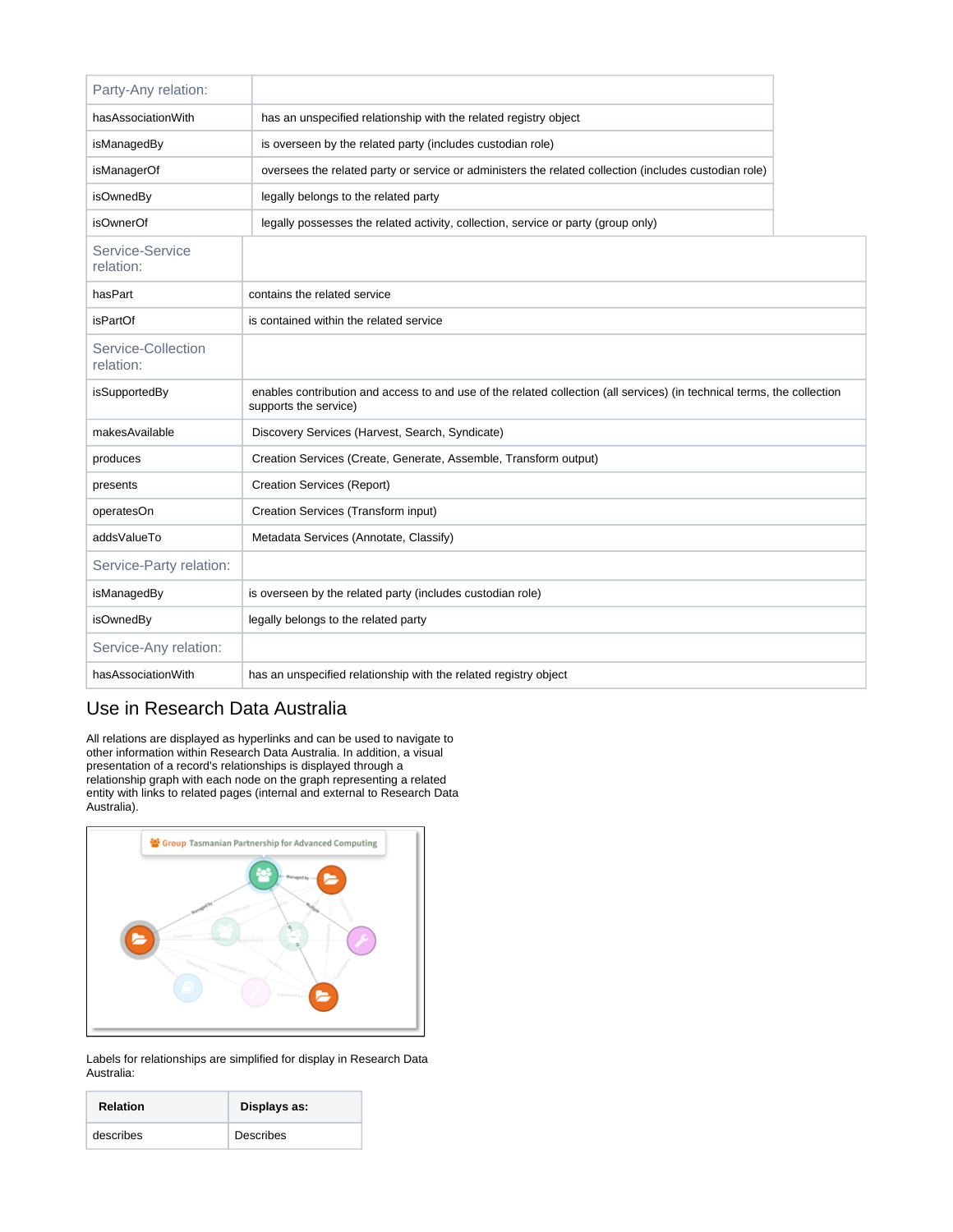| enriches                   | Enriches                  |
|----------------------------|---------------------------|
| isEnrichedBy               | Enriched by               |
| hasAssociationWith         | Associated with           |
| hasCollector               | Aggregated by             |
| hasMember                  | Has member                |
| hasOutput                  | Produces                  |
| hasPart                    | Includes                  |
| hasParticipant             | Undertaken by             |
| has PrincipalInvestigator  | Principal investigator    |
| isCollectorOf              | Collector of              |
| isDescribedBy              | Described by              |
| isFundedBy                 | Funded by                 |
| isFunderOf                 | Funds                     |
| isLocatedIn                | Located in                |
| <b>isLocationFor</b>       | Location for              |
| isManagedBy                | Managed by                |
| isManagerOf                | Manages                   |
| <i>isMemberOf</i>          | Member of                 |
| isOutputOf                 | Output of                 |
| isOwnedBy                  | Owned by                  |
| isOwnerOf                  | Owner of                  |
| isParticipantIn            | Participant in            |
| <b>isPartOf</b>            | Part of                   |
| is PrincipalInvestigatorOf | Principal investigator of |
| isSupportedBy              | Supported by              |
| supports                   | Supports                  |

If two or more collections are related to each other with a relationship type of 'hasPart' or 'isPartOf' (nested collections: see XML encoding example below), they will graphically display as a hierarchy in Research Data Australia similar to the following:

| This dataset is part of a larger collection |  |
|---------------------------------------------|--|
| <sup>日</sup> · a Nested Collections 1       |  |
| Rested Collections 2                        |  |
| <b>Nested Collections 4</b><br>- 8          |  |
| in <b>E</b> Nested Collections 2            |  |
| <b>E</b> Nested Collections 3               |  |
| $\blacksquare$ Nested Collections 5         |  |

## <span id="page-3-0"></span>Best practice

 $\Gamma$ 

Contributors should consider how important a relation is to discovery, and not create relations that will not improve access. In particular, although the RDA Registry allows parties to be related, this should be used only to improve discovery. A relation between a person (researcher) and a group (funding organisation) may add value, while hierarchical relations between organisational parts may not.

### **RelatedInfo or RelatedObject?**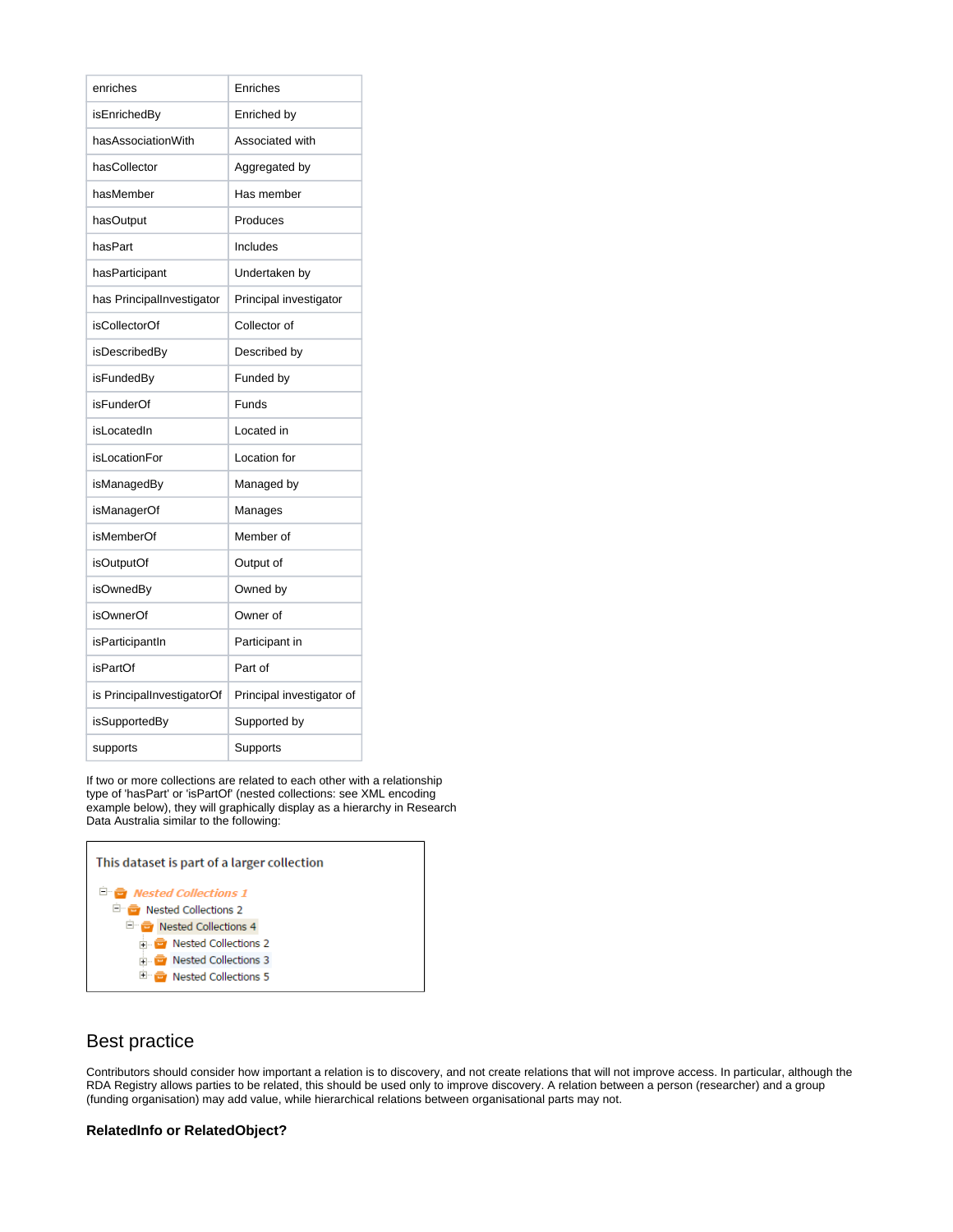Registry objects can be linked to a related collection, party, activity or service in one of two ways:

- 1. using an Identifier in the [RelatedInfo](https://intranet.ands.org.au/display/DOC/Related+information) element, OR
- 2. using the Key of an (existing or new) related RegistryObject in the RelatedObject element.

As Research Data Australia is primarily a collections registry, it is preferred that a RegistryObject be created to describe collections. However, consider whether you need to create a RegistryObject for parties. Research Data Australia treats parties linked via RelatedObject or RelatedInfo in almost exactly the same way: the indexing and display of names are equivalent; however, an advantage of using RelatedObject is that [reverse links](https://intranet.ands.org.au/display/DOC/Research+Data+Australia+Functionality+and+Display)  [are generated from the Party Object](https://intranet.ands.org.au/display/DOC/Research+Data+Australia+Functionality+and+Display), allowing all collections related to that Party to be displayed when a Party name is clicked on (this functionality will hopefully be available with RelatedInfo links in a future release). The advantage of using RelatedInfo is that it is the simplest (and most sustainable) way to link parties to collections, activities and services with a globally unique persistent identifier (preferably an ORCID).

Whichever option is chosen, contributors are strongly encouraged to provide a globally unique identifier such as a DOI, ORCID or PURL in their records. Identifiers support a linked data approach that enables relationships between resources to be identified and displayed in Research Data Australia regardless of the source of the record.

#### **Multiple relations**

It is possible to create multiple relations for a single object. For example, a party may be related to a collection as both manager and owner. Multiple relations for a single object should be provided in a single instance of the RelatedObject element. See the XML encoding examples below for details.

See [Relationships between registry objects](https://intranet.ands.org.au/display/DOC/Research+Data+Australia+Functionality+and+Display) for information on how the RDA Registry can automatically create relationships between objects, and bidirectional links between related objects.

## <span id="page-4-0"></span>XML encoding examples

```
Part of a party record, showing the key of the related collection and the party's relation to that collection (isOwnerOf)
<relatedObject>
```

```
 <key>hdl:102.100.100/999999</key> 
         <relation type="isOwnerOf"/> 
</relatedObject>
```
**Part of a collection record showing the key of a related party and the collection's relation to that party (isOwnedBy)**

```
<relatedObject>
         <key>http://nla.gov.au/nla.party-549576</key> 
         <relation type="isOwnedBy"/> 
</relatedObject>
```
**Part of a collection record showing the key of a related party and the collection's multiple relations to the party (isManagedBy ;** 

#### **isOwnedBy)**

```
<relatedObject>
         <key>http://nla.gov.au/nla.party-549576</key> 
         <relation type="isManagedBy"/>
         <relation type="isOwnedBy"/>
</relatedObject>
```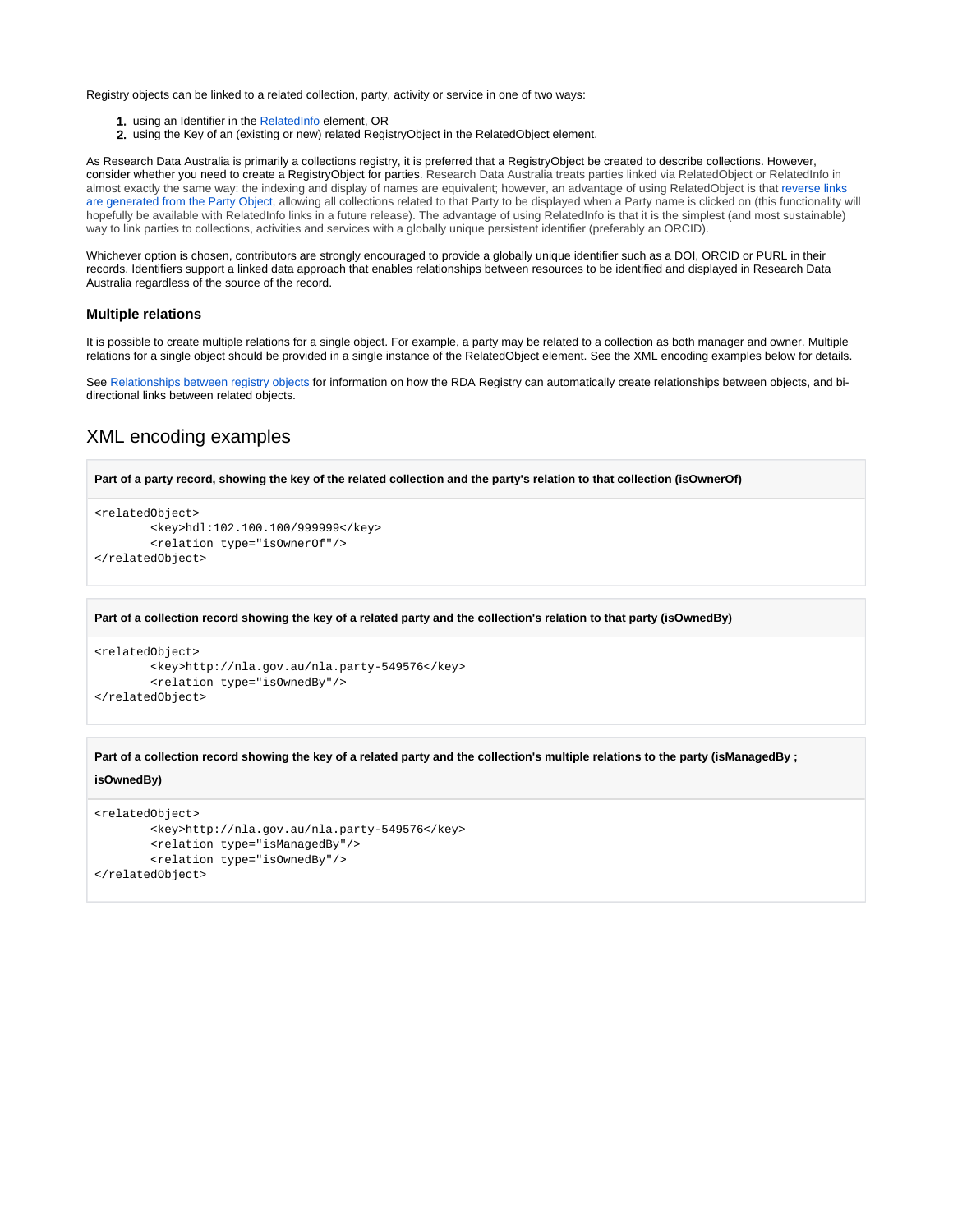Part of a collection record showing a collection's multiple relations to its parent collections (isPartOf) and its child collection (hasPart) -

### **"nested collection"**

```
<relatedObject>
        <key>Collection26</key>
         <relation type="isPartOf"/>
</relatedObject>
<relatedObject>
         <key>Collection28</key>
         <relation type="isPartOf"/>
</relatedObject>
<relatedObject>
         <key>Collection29</key>
         <relation type="hasPart"/>
</relatedObject>
```
# <span id="page-5-0"></span>Change history

| Date               | <b>Change history</b>                                                                                                                                                                                                                        |
|--------------------|----------------------------------------------------------------------------------------------------------------------------------------------------------------------------------------------------------------------------------------------|
| April<br>2010      | <b>Consultation draft</b>                                                                                                                                                                                                                    |
| 26<br>Oct<br>2010  | First web publication                                                                                                                                                                                                                        |
| 25<br>Jan<br>2011  | Relation information for services added                                                                                                                                                                                                      |
| 18<br>July<br>2011 | Information about inferred bi-directional links added                                                                                                                                                                                        |
| 21<br>Nov<br>2011  | Information about creating primary relationships                                                                                                                                                                                             |
| 5 Dec<br>2011      | Minor clarifications to descriptions of relation types                                                                                                                                                                                       |
| 4 May<br>2012      | Correction, added collection-to-any relation isAssociatedWith, previously omitted in error                                                                                                                                                   |
| 20<br>Nov<br>2012  | PrincipalInvesigator relation type added                                                                                                                                                                                                     |
| 8 April<br>2013    | Information about multiple relations added                                                                                                                                                                                                   |
| 15<br>May<br>2013  | Information about nested collections added                                                                                                                                                                                                   |
| 26<br>Nov<br>2013  | Information about expanded use of relatedInfo added to best practice section (RIF-CS v1.0.5)                                                                                                                                                 |
| 26<br>Nov<br>2015  | Updated definitions of hasCollector and isCollectorOf introduced with Release 18                                                                                                                                                             |
| 5 July<br>2017     | Content completely revised and updated. Updated relatedInfo vs relatedObject best practice guidance. Primary and bi-directional links<br>info, and detailed relation explanations moved to new Research Data Functionality and Display page. |
| 20<br>June<br>2018 | Updated relatedInfo vs relatedObject best practice guidance.                                                                                                                                                                                 |